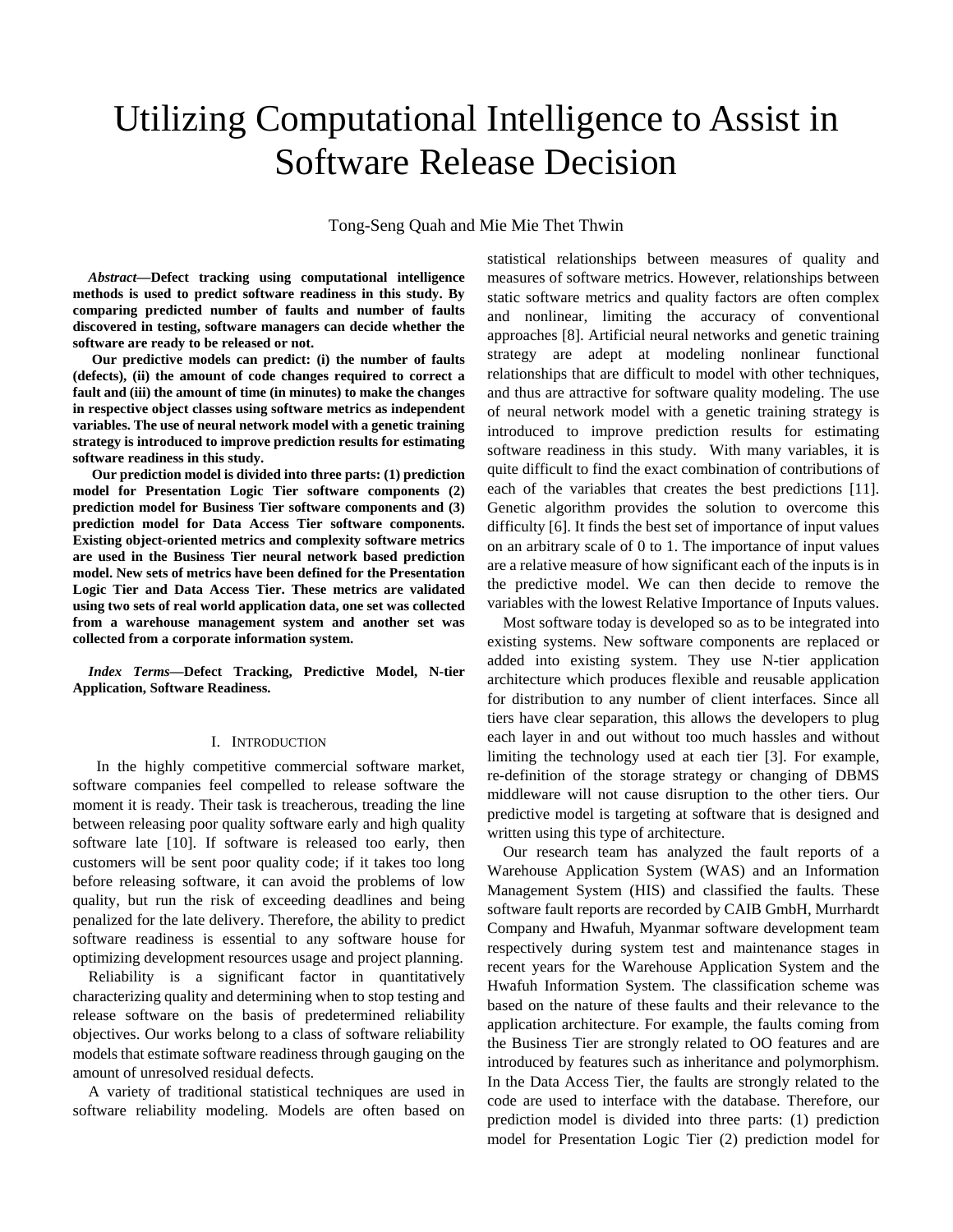Business Tier and (3) prediction model for Data Access Tier.

Although N-tire application architectures are widely used, currently none of the existing research studies on the prediction of number of software development faults is based on architecture layers. Our model was built on an application tier basis using neural network model with a genetic training strategy and the trained system is used to predict the number of software development faults to help the software managers in deciding whether their software is ready to be released or not.

The rest of this paper is organized as follows: Section 2 gives an overview of the related works in predicting software readiness. The metrics used in our predictive models as independent variables are described in Sections III, IV and V. Empirical studies for the Data Access Tier, the Business Tier and the presentation Logic Tier as well as their results and discussion are presented in Section VI. Finally, conclusions and future research directions can be found in Section VII.

#### II. RELATED WORKS

One of the methods to predict software readiness is defect tracking. McConnell describe four methods in [10]. Residual defects are one of the most important factors that allow one to decide if a piece of software is ready to be released. In theory, one can find all the defects and count them; however it is impossible to find all the defects within a reasonably short amount of time. One possible technique that a software manager can use is to apply the software reliability models and thus estimate the total number of defects present at the beginning of testing [9]. According to Alen Wood [16], there are essentially two types of software reliability models – those that attempt to predict: (i) from design parameters and (ii) from test data. Both types of models aim to predict residual errors of software under development. The first type of models are usually called "defect density" models and use code characteristics in traditional software codes such as lines of code, nesting of loops, external references, input/outputs, cyclomatic complexity and so forth to estimate the number of defects in the software. Our model belongs to this category. However, instead of using conventional software parameters, our model focuses on objected-oriented code characteristics and N-tier application architecture. Nowadays, software houses widely adopted N-tier architecture approach in software development and have successfully implemented software systems using current technologies such as .NET and J2EE [3]. The second type of models is usually called software reliability growth models. These models attempt to statistically correlate defect detection data with known functions (such as an exponential function) using parametric methods. If the correlation is good, the known function can be used to predict future behavior.

Both reliability models are used to estimate software readiness by gauging on the residual defects. Software development faults are predicted using various types of software metrics in various studies [2, 5, 7, 11, 15]. In our earlier studies, software development faults were predicted using Object-Oriented Design Metrics and SQL Metrics [12, 13]. The results from these studies showed that neural network models had better prediction accuracy than regression models.

Our research set out to answer three questions: (i) how many faults are remaining in the programs, (ii) how many lines are required to be changed in order to correct these errors and (iii) how much time is required for the above activities. By comparing predicted number of faults and number of faults discovered in testing, software managers can decide whether the software are ready to be released or not. Most of the software quality models such as [2, 5, 7, 11, 15] for object-oriented systems predict whether a software module contains fault(s) by using traditional statistical models. However, only identifying faulty modules is not enough to estimate the software readiness.

#### III. SOFTWARE METRICS FOR THE DATA ACCESS TIER

We have analyzed the Data Access Tier source code of N-tier applications. SQL commands are mainly composed in the Data Access Tier classes to perform these database operations. It allows the creation of a set of useful and specific routines to be able to perform insert, select, delete and update actions on database tables. It does not usually contain business logic or presentation items. Therefore, the metrics for the Data Access Tier are different from other tiers.

For source code of this tier, the number of database operations statements which are invoked from Data Access Tier classes and the error corresponding with these operations are more involved than other operations. For example, retrieving wrong database records, insertion fail error, cannot update error etc. In such cases developers need to check and modify the corresponding SQL statements to correct the error. To measure the size of Data Access Tier source code, we should measure the number of database operations statements instead of other LOC metrics for the Data Access Tier. The following Data Access Tier metrics are proposed and used in this study. Metrics having weak relationship with fault occurrence, such as the number of Data Definition Language (DDL) commands and Data Control Language (DCL) commands, are omitted in this study. We have therefore measured three types of database operations statements (Table  $I$ :

- 1) The number of Select statements (TNSC) for data retrieval.
- 2) The number of Insert/Update operations (TNIUO) for updating database records.
- 3) The number of delete operations (TNDO) for deleting database records.

We have measured the complexity of SQL statements instead of other complexity metrics such as cyclomatic complexity because the Data Access Tier does not control the logic and flow of the application. These are controlled in Business Tier. The Data Access Tier codes only contain the specific routines to perform database operations. We have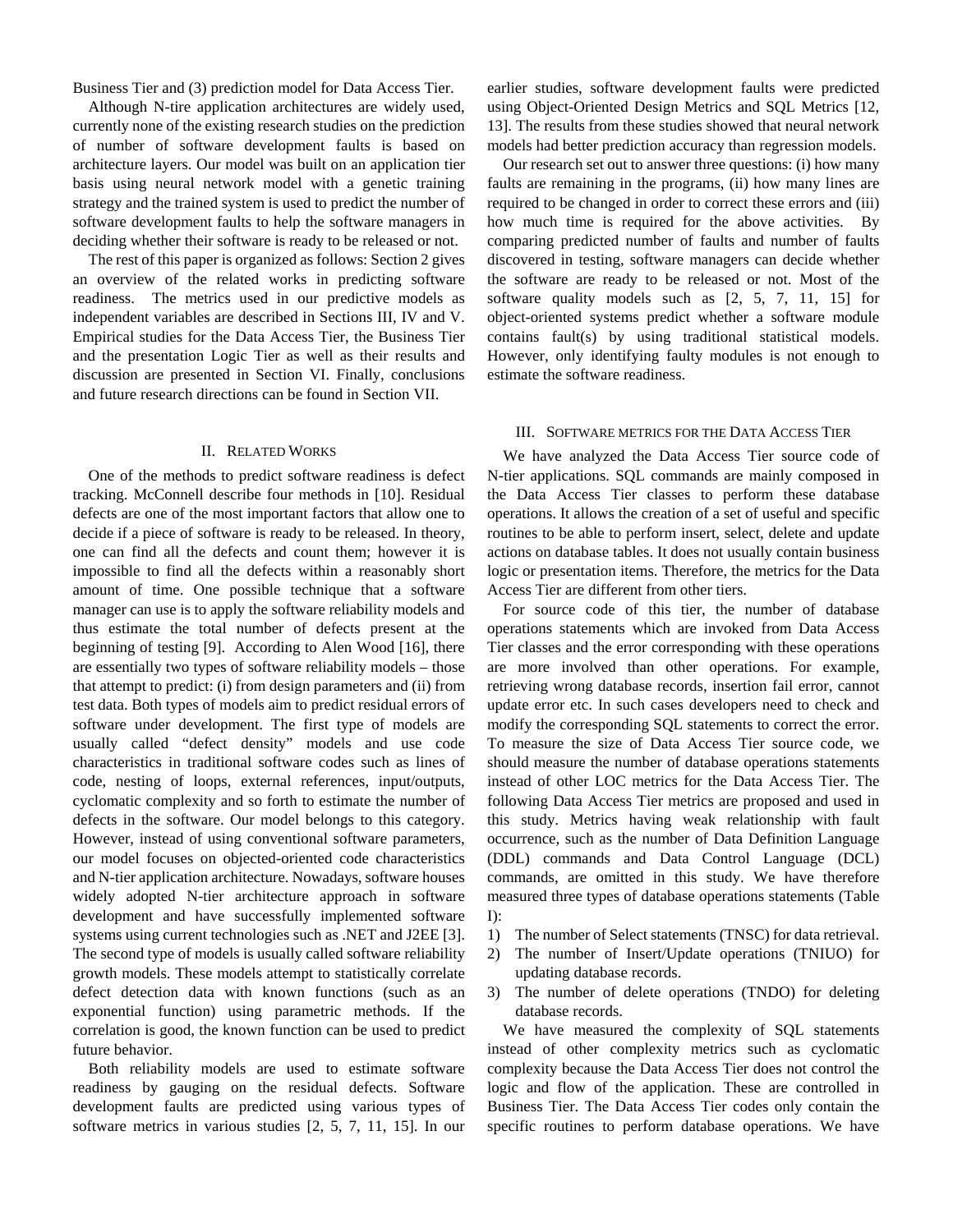measured the complexity of SQL commands by using following construct that contain in SQL statements:

- 1) The number of search condition criteria.
- 2) The number of sub queries.
- 3) The number of group by clauses.

Complexity of SQL statement is likely to increase following the increase in the number of these constructs because the latter can specify rows of data from a table or group of tables by joining such tables. As such, these are important in measuring the complexity of SQL statements (Table I).

| Metrics      | Description                              |  |  |
|--------------|------------------------------------------|--|--|
| <b>TNSC</b>  | Total number of select-SQL commands      |  |  |
| <b>TNIUO</b> | Total number of insert/update operations |  |  |
| <b>TNDO</b>  | Total number of delete operations        |  |  |
| <b>ANSC</b>  | Average number of search condition       |  |  |
|              | criteria of where-clause in data         |  |  |
|              | manipulation statements                  |  |  |
| <b>TNSQ</b>  | Total number of sub-queries in data      |  |  |
|              | retrieval statements                     |  |  |
| <b>TNGB</b>  | Total number of group-by-clause in data  |  |  |
|              | retrieval statements                     |  |  |

Table I. List of Data Access Tier metrics

### IV. SOFTWARE METRICS FOR THE BUSINESS TIER

Business Tier is the brain of applications since it basically contains elements such as business rules, data manipulation, etc. It controls the logic and flow of the application. This layer does not have codes to access the database or codes for the user interface. As this layer mainly contains object-oriented codes, object-oriented metrics are used for this tier. There is great interest in the use of the object-oriented approach to software engineering these days. Many measures have been proposed and evaluated in the literature to capture the structural quality of object-oriented (OO) code and design [2, 5, 7, 11, 15]. The following existing traditional complexity metrics and object-oriented metrics are used in the prediction model for the Business Tier (Table II).

| Metrics     | Description                      |
|-------------|----------------------------------|
| <b>LCOM</b> | Lack of cohesion in methods      |
| <b>NOP</b>  | Number of parents                |
| <b>NOC</b>  | Number of Children               |
| <b>DIT</b>  | Depth of inheritance tree        |
| <b>CBO</b>  | Coupling between objects         |
| <b>RFC</b>  | Response for a class             |
| <b>NMA</b>  | Number of methods added          |
| <b>NA</b>   | Number of Attributes             |
| WMC         | Weighted Methods per Class       |
| AMC         | <b>Average Method Complexity</b> |

Table II. List of metrics for the Business Tier

# V. SOFTWARE METRICS FOR THE PRESENTATION LOGIC TIER

Presentation logic tier works with the results/output of the Business Tier and handle the transformation into something usable and readable by the end user. It consists of windows forms, dialogs and ASP documents etc. We have found that some errors in this tier are strongly related to the interface objects. For example, improper display of edit box value, showing some buttons which should be hidden until some specific events have occurred, wrong adjustment of width of objects for some output values etc.

In such cases developers need to check and modify the corresponding controls of these interface objects to correct the error. Therefore the number of user interface objects (NUIO) should be measured for predicting these kinds of errors instead of using other metrics such as LOC. Another metrics that has used in this tier is the total number of messages (TNM). This metric measures the total number of interface objects' messages of presentation layer classes. For example, BN\_CLICKED message, LBN\_DBCLICKED message of ClistBox and CButton interface objects. When the user clicks a button, BN\_CLICKED method is invoked. If an error occurred, the developers need to check the corresponding method to correct the error. A larger number of these methods are likely to correlate to a higher number of fault occurrences. We use the following metrics for this tier of object-oriented applications instead of using metrics such as count of bytes, lines, language keywords, comment bytes, semicolons, block length, and nesting depth etc. (Halstead's metrics) – which are designed mainly for conventional applications with procedural flows.

# **Number of user interface objects (NUIO)**

The NUIO is the measure of user interface objects or controls which handle input operations from user and output operation to users. For example, textbox objects, button objects and label objects etc. The NUIO is defined as:

# $NUIO(c) = |InterfaceObjects(c)|$

where InterfaceObjects(c) is the set of interface objects which are declared in the Presentation Logic Tier class c.

# **Total Number of Messages (TNM)**

This metric measures the total number of interface objects' messages of presentation layer classes. The TNM is defined as:

# $TNM(c) = |Message(c)|$

where Message(c) is the set of messages which are handled by interface objects of the Presentation Logic Tier class c.

# VI. EMPIRICAL STUDY

The genetic training strategy of NeuroShell Predictor is used in this study. The genetic net combines a genetic algorithm with a statistical estimator to produce a model which also shows the usefulness of inputs. The genetic algorithm tests many weighting schemes until it finds the one that gives the best predictions for the training data. The genetic method produces a set of relative importance factors that is more reliable than those produces by the neural method. Genetic algorithms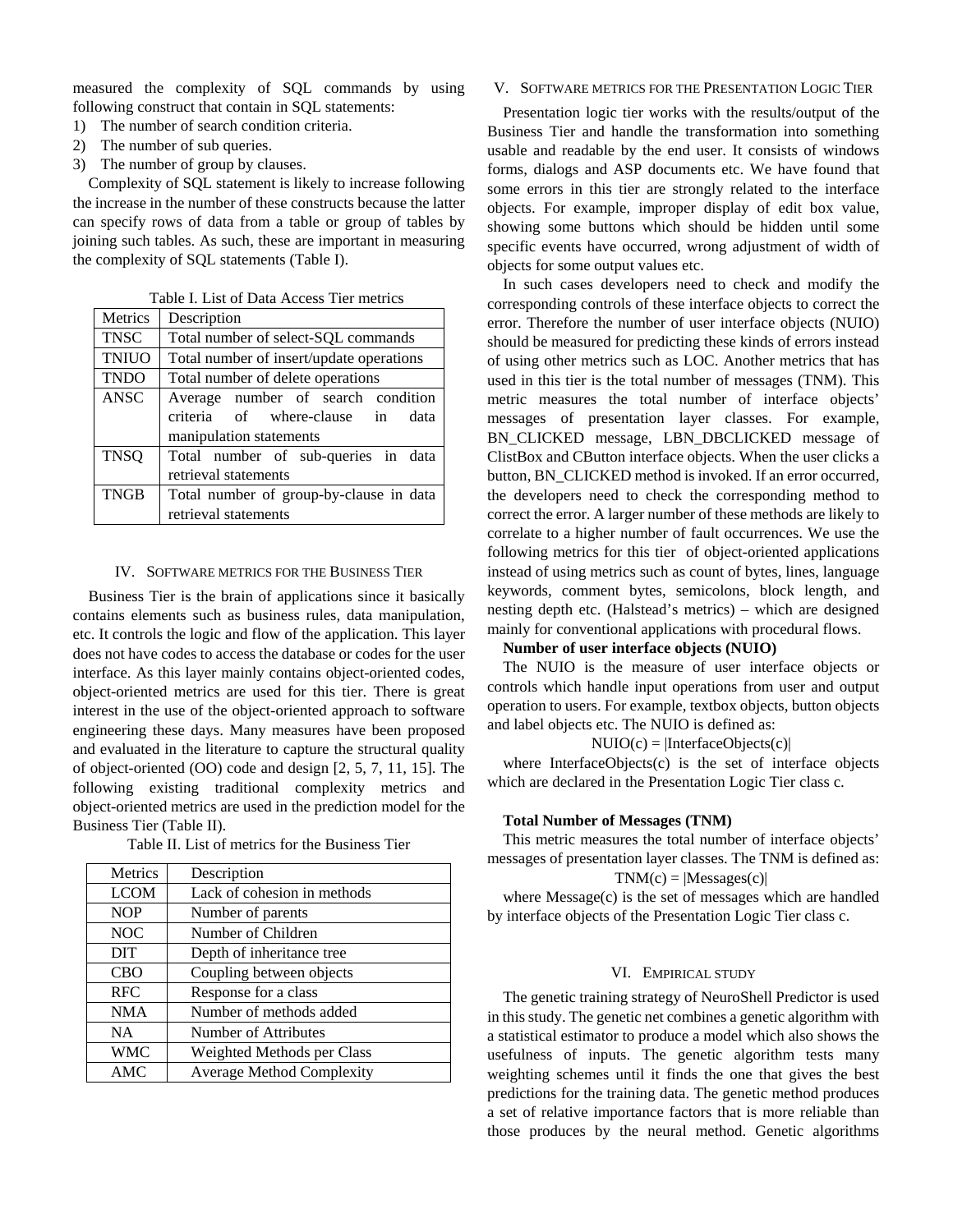(GAs) seek to solve optimization problems using the methods of evolution, specifically survival of the fittest. The functioning of the genetic estimator is built upon the General Regression Neural Net (GRNN) [14]. Genetic learning stores every set of inputs and related output in the training data. When predicting a output (e.g. defects) of particular input pattern, it is compared to every other pattern. Depending upon how close the match is, the output for each training row is weighted. Closer matches receive higher weights, and inputs that are farther away from the training inputs receive lower weights. The predicted output for the particular set of inputs is a "weighted" average of all of the other outputs (e.g. defects) with which the network was trained.

As the genetic method uses a "one hold out" strategy during both training using current data set and afterwards when evaluating new data set, all available data sets can be used [4]. As such, out of sample evaluation set is not necessary when using genetic method. If the method is called upon to produce an output from a particular pattern of inputs X, then it never looks at X if X is in the training set, as long as "enhanced generalization" feature is turned on. This is true at all times during training. The genetic method is much like a "nearest neighbor" predictor or classifier. Its output is a kind of weighted average of the closest neighbors' outputs in the training set. In other words, if evaluating X, X is never considered to be in the neighborhood. Most other neural networks do not work this way. They look at the entire training set when being trained for each data set in the training set. Therefore, they are essentially looking at the entire training set when being applied to new data set later [4, 11].

## *A. Data collection*

The experiment data is collected from two application systems. The first application is the warehouse management applications (WMA) that is developed using C, JAM (JYACC Application Manager) and PL/SQL languages. This set of applications has more than a thousand source files of C, JAM (JYACC Application Manager) and PL/SQL codes and uses the Oracle database. The warehouse system has been customized and used by many companies. Data Access Tier faults were collected from the journal files that contain the documentation of all changes in source files such as status of module, start date, end date, developer, nature of changes, etc. Data on software metrics were extracted from 103 PL/SQL files of the warehouse application.

The second application used in this prediction are subsystems of an application system which is used in the Hwafuh(Myanmar) company, which is a fully networked information system. The Hwafuh Information System (HIS) contains more than 300 classes and approximately 1,000,000 lines of codes. The experiment data was collected from the payroll subsystem, time record subsystem, human resource function subsystem and piece calculation subsystems.

*B. Experiment for the Data Access Tier*  **Experiment 1** 

The warehouse application system data was used for the experiment on prediction of data access faults of Data Access Tier. Six software metrics were extracted from 103 PL/SQL files. It contains TNSC, TNDO, TNIUO, TNGB, TNSQ and ANSC metrics. The dependent variable was the number of Data Access Tier faults and the independent variables were the six software metrics identified above. First, each data pattern was examined for erroneous entries, outliers, blank entries and redundancy. A threshold value was set at 1000 for maximum number of generations without improvement. After 1621 generations, the optimized coefficient of multiple determination (R-square) value 0.737046 was arrived at. Therefore, about 74% of the variation in the number of faults can be accounted by the six predictors.

To measure the goodness of fit of the model, coefficient of multiple determination (R-square), coefficient of correlation(r), mean square error (MSE) and root mean square error (RMSE) were used. The correlation of the predicted variable and the observed variable is represented by the coefficient of correlation (r). An r value of 0.860836 represents high correlations for cross-validation. The number of observations is 103. The significance level of a cross-validation is indicated by the p value. A commonly accepted p value is 0.05. In our experiment, a two tailed probability p value is less than 0.0001. This shows a high degree of confidence for the successful validations. The results clearly indicate a close relationship between Data Access Tier metrics (independent variables) and the number of Data Access Tier faults (dependent variable).

| R-square                    | 0.737046 |
|-----------------------------|----------|
| r (correlation coefficient) | 0.860836 |
| Avg error                   | 0.266629 |
| <b>MSE</b>                  | 0.190009 |
| <b>RMSE</b>                 | 0.4359   |
| t values                    | 17.00059 |
| values                      | < 0.0001 |

Table III. Experimental result for the WMA system

## **Experiment 2**

The Hwafuh Information System (HIS) was used for prediction of data access faults, the number of line changed per class and required time (in minutes) to correct these data access tier faults. Six software metrics were extracted from 37 Data Access Tier classes.

#### **Selection of Metrics**

Four Data Access Tier metrics (TNSC, TNDO, TNIUO and ANSC) from proposed six Data Access Tier metrics are selected in this experiment. TNGB and TNSQ metrics could not be collected because corresponding SQL constructs are seldom used in the HIS system.

## **Prediction of number of faults**

Average number of search condition criteria of where-clause (ANSC) and Number of insert /update operations (TNIUO) are found to be more important for number of faults prediction for the Data Access Tier. That shows the complexity of search condition criteria is highly related to occurrence of faults in this Tier.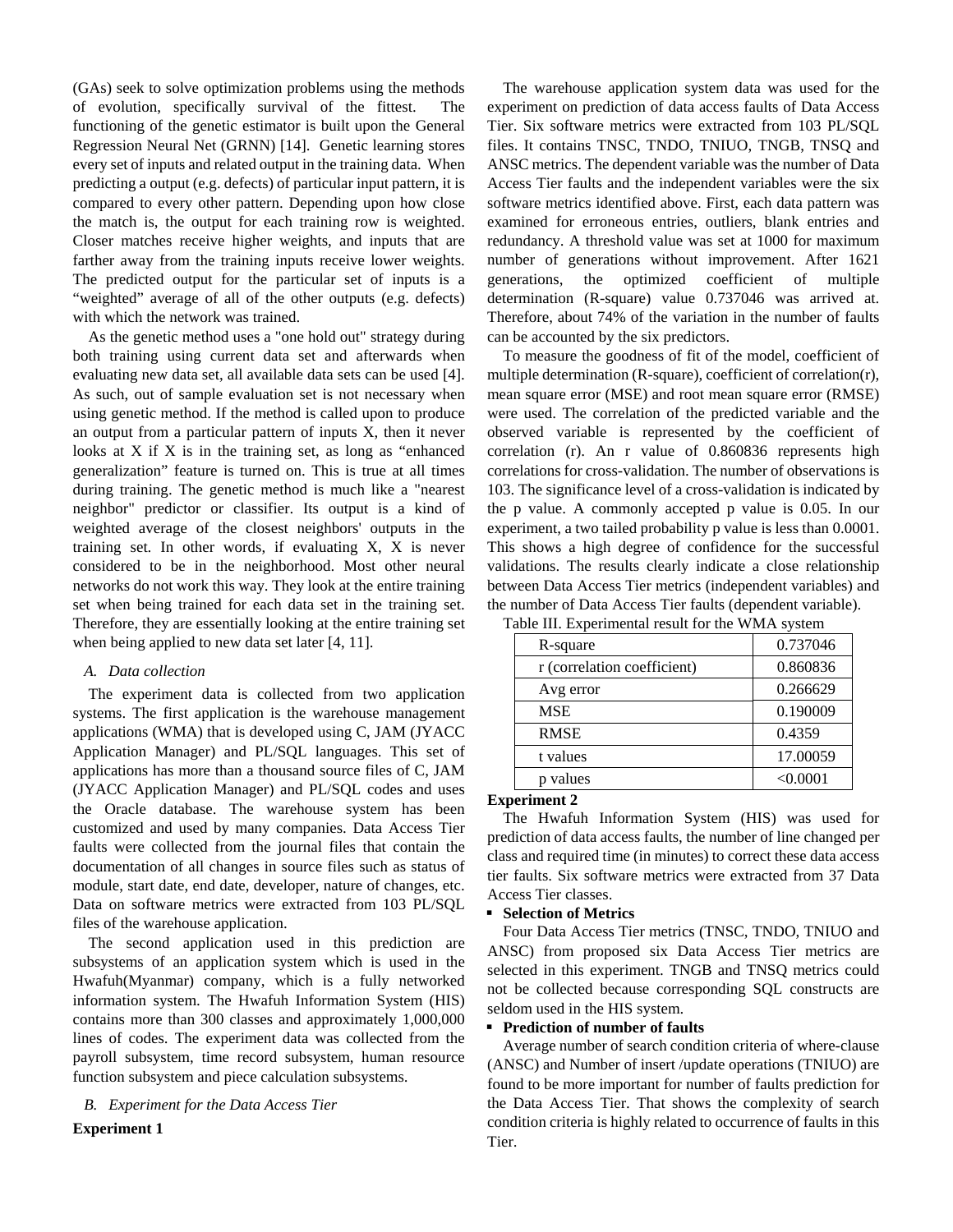#### **Prediction of number of lines changed per class**

In this prediction, the TNSC metric is the most important inputs in this model. The amount of Select operation containing in Data Access Tier class is highly related to number of lines changes in that class. The ANSC and the TNIUO metrics are also important for prediction of number of lines changed.

#### **Prediction of required time (in minutes) to change**

The ANSC and the TNIUO metrics are also most important for prediction of required time (in minutes) to change.

Although only 37 rows of data have been tested in Experiment 2 the two-tailed P values are less than 0.0001. By conventional criteria, these p values are considered to be statistically significant.

Experiment results show that r values are 0.788908 for prediction of the number of faults, 0.792298 for prediction of the number of lines changed per class and 0.818494 for prediction of required time (in minutes) to change. These results show a close relationship between Data Access Tier metrics (independent variables) and dependent variables (the number of faults per class and the maintenance cost). The values of squared multiple correlation are 0.733111 for prediction of the number of faults, 0.624663 for the prediction of the number of lines changed per class and 0.664182 for prediction required time (in minutes) to change. Therefore, about 73%, 62% and 66% of the variance, respectively, in the number of faults and the maintenance cost can be accounted for by these predictors.

#### *C. Experiment for Business Tier*

The Hwafuh Information System (HIS) was used for prediction of data access faults, the number of line changed per class and required time (in minutes) to correct these Business Tier faults. Software metrics were extracted from 178 Business Tier classes.

#### **Selection of Metrics**

As discussed in Section IV, we have selected the Chidamber and Kemerer object oriented metrics [5] and complexity metrics. After testing several combinations of models using Business Tier software metrics using subsystems of the Hwafuh Information system data, the following models achieved the best prediction for number of faults, number of line changes and required time (in minutes) respectively.

#### **Prediction of number of faults**

The model used in this experiment contains NOP, RFC, DIT, LCOM, NMA, NOC, NA and CBO metrics. From Business Tier metrics, inheritance metrics (NOP, DIT), Response for a class (RFC) and cohesion metrics (LCOM) are the important ones for number of faults prediction in this tier.

## **Prediction of number of lines changed per class**

The model used in this experiment contains NOP, RFC, DIT, LCOM, NMA, NOC, NA, WMC and CBO metrics. The cohesion metric (LCOM) is most important metric and other metrics are about equal importance.

#### **Prediction model for required time (in minutes)**

This model contains DIT, LCOM, NOP, RFC, NA, WMC, NOC, AMC and CBO metrics. As in fault prediction experiment, NOP, DIT, RFC and LCOM are the most important.

 For 178 observations, the two-tailed p values are less than 0.0001. By conventional criteria, these p values are considered to be statistically significant. Experiment results show that r values are 0.838874 for prediction of the number of faults, 0.866963 for prediction of the number of lines changed per class and 0.748259 for prediction of required time (in minutes) to change the code. These results show a close relationship between Business Tier metrics (independent variables) and dependent variables (the number of faults per class and the maintenance cost / effort). The values of squared multiple correlation are 0.701772 for prediction of the number of faults, 0.747447 for the prediction of the number of lines changed per class and 0.549334 for prediction of required time (in minutes) to change the errorous code. Therefore about 70 %, 74% and 55% of the variance, respectively, in the number of faults and the maintenance cost can be accounted for by these predictors.

#### *D. Experiment for Presentation Logic Tier*

Presentation tier classes (58 classes) were collected from the Hwafuh Information System.

#### **Selection of Metrics**

As they mainly include dialog classes, form classes and view classes etc, the number of user interface objects (NUIO) metrics and the total number of messages (TNM) metrics were proposed and used in this study. Their relative importance is roughly equal for experiments of Presentation Logic Tier.

## **Prediction of number of faults**

After performing 380 generations, an R square value of 0.67406 was received using the genetic learning strategy of NeuroShell predictor. Therefore about 67% in the number of faults can be explained by the two selected predictors. An r value of 0.828182 represents high correlations for cross-validation for 58 observations.

#### **Prediction of number of lines changed per class**

After performing 156 generations, an R square value of 0.53181 was received. Therefore about 53% in the number of lines changed per class can be explained by the two selected predictors. An r value of 0.740294 represents high correlations for cross-validation for 58 observations.

# **Prediction model for required time (in minutes)**

After performing 116 generations, an R square value of 0.598468 was received. Therefore about 60% in required time (in minutes) to change per class can be explained by the two selected predictors. An r value of 0.799905 represents high correlations for cross-validation for 58 observations.

From the experiment results, the Presentation Logic Tier metrics in this study appear to be useful in predicting software readiness. About 67%, 53% and 60% of the variance, respectively, in the number of faults and the maintenance cost can be accounted for by these predictors. The relative importance both Presentation Logic Tier metrics are about the same. Equal care should be taken when designing interface objects and messages of Presentation Logic Tier classes.